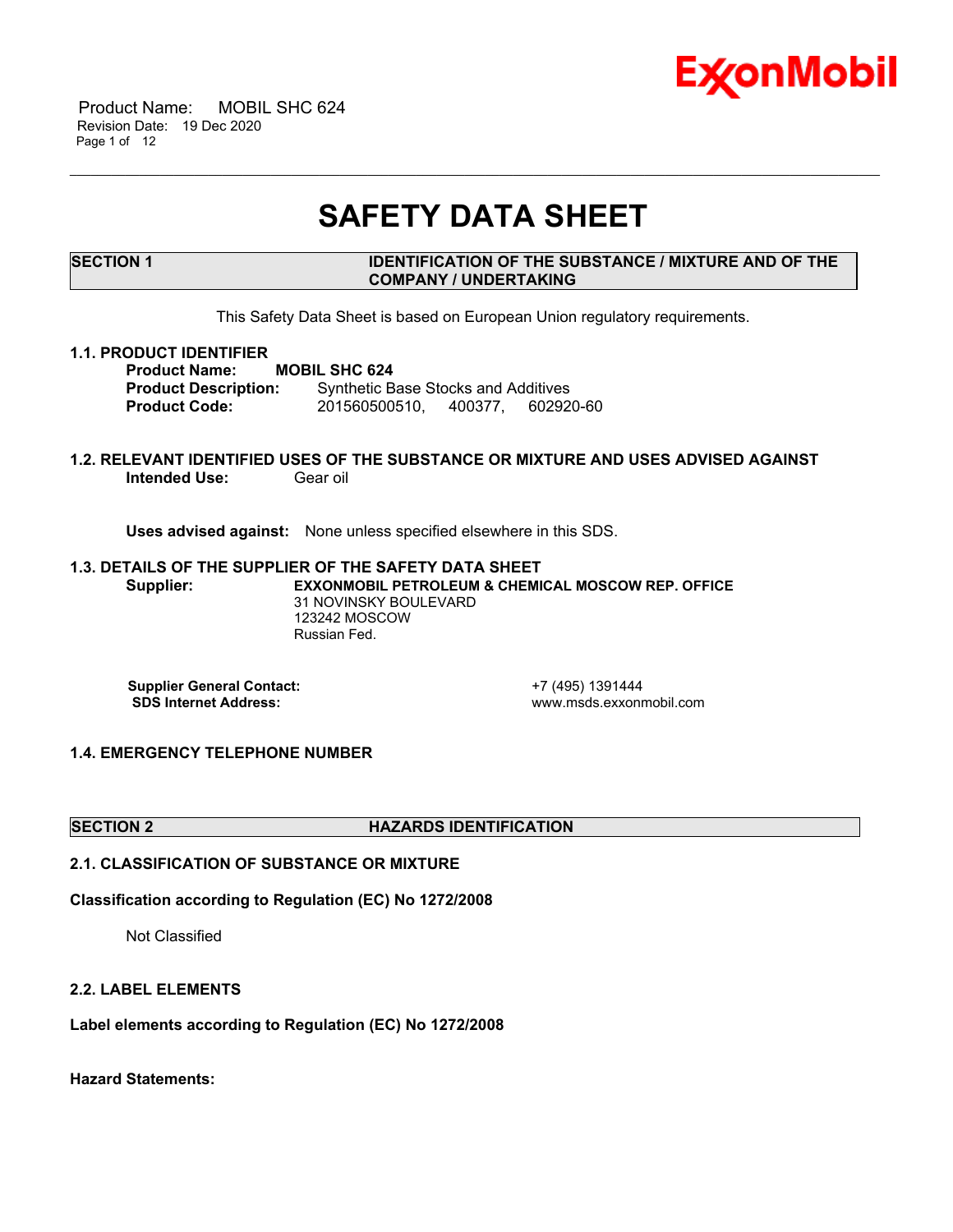

 Product Name: MOBIL SHC 624 Revision Date: 19 Dec 2020 Page 2 of 12

#### Supplemental:

EUH210: Safety data sheet available on request.

# **2.3. OTHER HAZARDS**

#### **Physical / Chemical Hazards:**

No significant hazards.

#### **Health Hazards:**

High-pressure injection under skin may cause serious damage. Excessive exposure may result in eye, skin, or respiratory irritation.

\_\_\_\_\_\_\_\_\_\_\_\_\_\_\_\_\_\_\_\_\_\_\_\_\_\_\_\_\_\_\_\_\_\_\_\_\_\_\_\_\_\_\_\_\_\_\_\_\_\_\_\_\_\_\_\_\_\_\_\_\_\_\_\_\_\_\_\_\_\_\_\_\_\_\_\_\_\_\_\_\_\_\_\_\_\_\_\_\_\_\_\_\_\_\_\_\_\_\_\_\_\_\_\_\_\_\_\_\_\_\_\_\_\_\_\_\_

#### **Environmental Hazards:**

No significant hazards.Material does not meet the criteria for PBT or vPvB in accordance with REACH Annex XIII.

# **SECTION 3 COMPOSITION / INFORMATION ON INGREDIENTS**

**3.1. SUBSTANCES** Not Applicable. This material is regulated as a mixture.

### **3.2. MIXTURES**

This material is defined as a mixture.

#### **Reportable hazardous substance(s) complying with the classification criteria and/or with an exposure limit (OEL)**

| <b>Name</b>                               | CAS#       | EC#       | <b>Registration#</b> | <b>Concentration</b> | <b>GHS/CLP</b>           |
|-------------------------------------------|------------|-----------|----------------------|----------------------|--------------------------|
|                                           |            |           |                      |                      | classification           |
| Dec-1-ene, homopolymer, hydrogenated Dec- | 68037-01-4 | 500-183-1 | 01-2119486452-34     | $60 - 570%$          | Asp. Tox. 1 H304         |
| 1-ene, oligomers, hydrogenated            |            |           |                      |                      |                          |
| <b>IREACTION MASS OF 3-METHYLPHENYL</b>   |            | 945-730-9 | 01-2119511174-52     | $0.1 - 5.1\%$        | Aquatic Acute 1 H400 (M) |
| <b>IDIPHENYL PHOSPHATE, 4-</b>            |            |           |                      |                      | factor 1).               |
| <b>IMETHYLPHENYL DIPHENYL PHOSPHATE,</b>  |            |           |                      |                      | Aquatic Chronic 3 H412   |
| BIS(3-METHYLPHENYL) PHENYL                |            |           |                      |                      |                          |
| <b>PHOSPHATE, 3-METHYLPHENYL 4-</b>       |            |           |                      |                      |                          |
| <b>IMETHYLPHENYL PHENYL PHOSPHATE</b>     |            |           |                      |                      |                          |
| IAND TRIPHENYL PHOSPHATE                  |            |           |                      |                      |                          |

Note - any classification in brackets is a GHS building block that was not adopted by the EU in the CLP regulation (No 1272/2008) and therefore is not applicable in the EU or in non-EU countries which have implemented the CLP regulation and is shown for informational purposes only.

Note: See SDS Section 16 for full text of hazard statements.

# **SECTION 4 FIRST AID MEASURES**

#### **4.1. DESCRIPTION OF FIRST AID MEASURES**

#### **INHALATION**

Remove from further exposure. For those providing assistance, avoid exposure to yourself or others. Use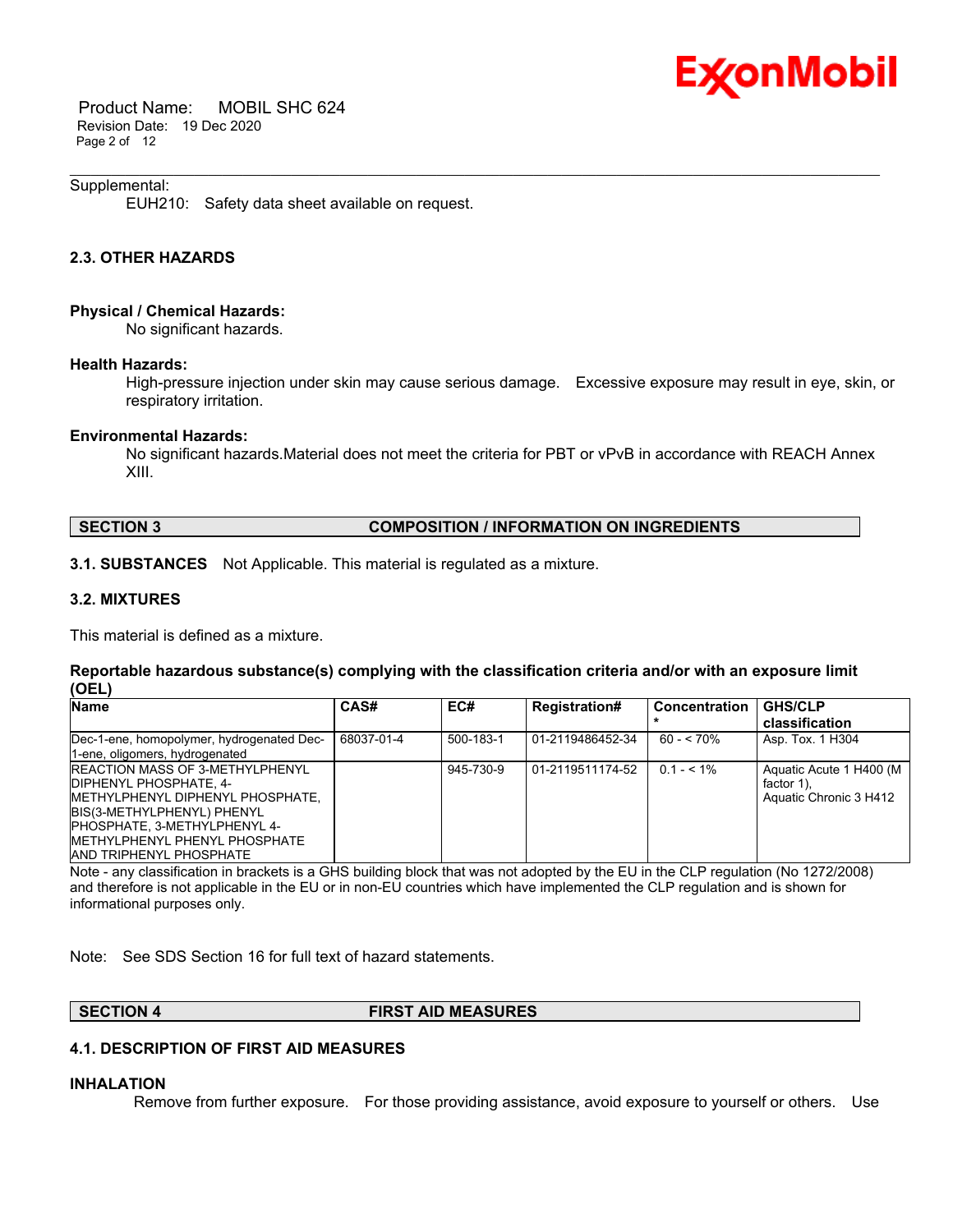

 Product Name: MOBIL SHC 624 Revision Date: 19 Dec 2020 Page 3 of 12

> adequate respiratory protection. If respiratory irritation, dizziness, nausea, or unconsciousness occurs, seek immediate medical assistance. If breathing has stopped, assist ventilation with a mechanical device or use mouth-to-mouth resuscitation.

\_\_\_\_\_\_\_\_\_\_\_\_\_\_\_\_\_\_\_\_\_\_\_\_\_\_\_\_\_\_\_\_\_\_\_\_\_\_\_\_\_\_\_\_\_\_\_\_\_\_\_\_\_\_\_\_\_\_\_\_\_\_\_\_\_\_\_\_\_\_\_\_\_\_\_\_\_\_\_\_\_\_\_\_\_\_\_\_\_\_\_\_\_\_\_\_\_\_\_\_\_\_\_\_\_\_\_\_\_\_\_\_\_\_\_\_\_

# **SKIN CONTACT**

Wash contact areas with soap and water. If product is injected into or under the skin, or into any part of the body, regardless of the appearance of the wound or its size, the individual should be evaluated immediately by a physician as a surgical emergency. Even though initial symptoms from high pressure injection may be minimal or absent, early surgical treatment within the first few hours may significantly reduce the ultimate extent of injury.

## **EYE CONTACT**

Flush thoroughly with water. If irritation occurs, get medical assistance.

#### **INGESTION**

First aid is normally not required. Seek medical attention if discomfort occurs.

#### **4.2. MOST IMPORTANT SYMPTOMS AND EFFECTS, BOTH ACUTE AND DELAYED**

Local necrosis as evidenced by delayed onset of pain and tissue damage a few hours after injection.

#### **4.3. INDICATION OF ANY IMMEDIATE MEDICAL ATTENTION AND SPECIAL TREATMENT NEEDED**

 The need to have special means for providing specific and immediate medical treatment available in the workplace is not expected.

#### **SECTION 5 FIRE FIGHTING MEASURES**

#### **5.1. EXTINGUISHING MEDIA**

**Suitable Extinguishing Media:** Use water fog, foam, dry chemical or carbon dioxide (CO2) to extinguish flames.

**Unsuitable Extinguishing Media:** Straight streams of water

# **5.2. SPECIAL HAZARDS ARISING FROM THE SUBSTANCE OR MIXTURE**

**Hazardous Combustion Products:** Aldehydes, Incomplete combustion products, Oxides of carbon, Smoke, Fume, Sulphur oxides

### **5.3. ADVICE FOR FIRE FIGHTERS**

**Fire Fighting Instructions:** Evacuate area. Prevent run-off from fire control or dilution from entering streams, sewers or drinking water supply. Fire-fighters should use standard protective equipment and in enclosed spaces, self-contained breathing apparatus (SCBA). Use water spray to cool fire exposed surfaces and to protect personnel.

# **FLAMMABILITY PROPERTIES**

**Flash Point [Method]:** >210°C (410°F) [ASTM D-92] **Upper/Lower Flammable Limits (Approximate volume % in air):** UEL: 7.0 LEL: 0.9 [Estimated] **Autoignition Temperature:** No data available

# **SECTION 6 ACCIDENTAL RELEASE MEASURES**

## **6.1. PERSONAL PRECAUTIONS, PROTECTIVE EQUIPMENT AND EMERGENCY PROCEDURES**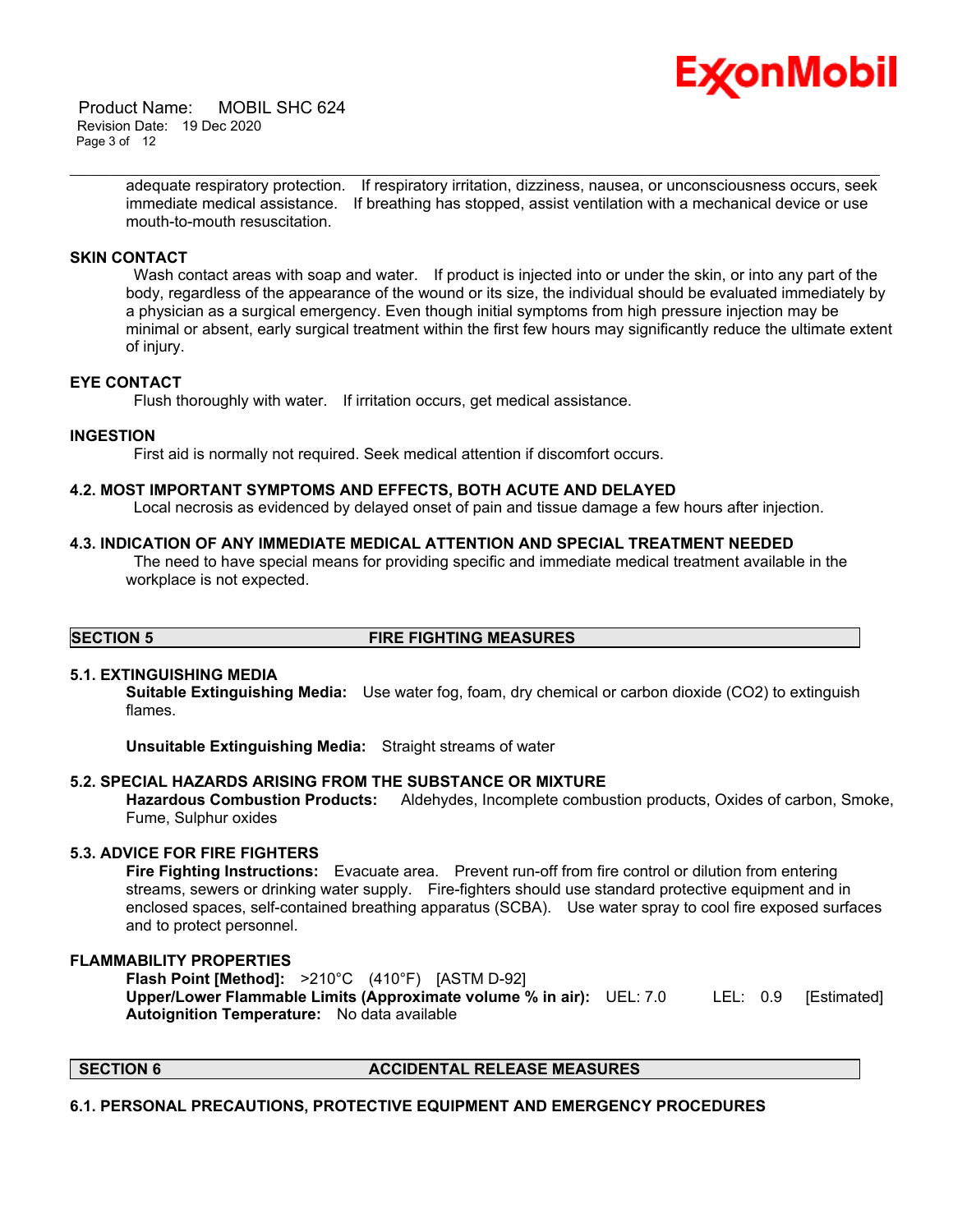

## **NOTIFICATION PROCEDURES**

In the event of a spill or accidental release, notify relevant authorities in accordance with all applicable regulations.

\_\_\_\_\_\_\_\_\_\_\_\_\_\_\_\_\_\_\_\_\_\_\_\_\_\_\_\_\_\_\_\_\_\_\_\_\_\_\_\_\_\_\_\_\_\_\_\_\_\_\_\_\_\_\_\_\_\_\_\_\_\_\_\_\_\_\_\_\_\_\_\_\_\_\_\_\_\_\_\_\_\_\_\_\_\_\_\_\_\_\_\_\_\_\_\_\_\_\_\_\_\_\_\_\_\_\_\_\_\_\_\_\_\_\_\_\_

# **PROTECTIVE MEASURES**

Avoid contact with spilled material. See Section 5 for fire fighting information. See the Hazard Identification Section for Significant Hazards. See Section 4 for First Aid Advice. See Section 8 for advice on the minimum requirements for personal protective equipment. Additional protective measures may be necessary, depending on the specific circumstances and/or the expert judgment of the emergency responders.

# **6.2. ENVIRONMENTAL PRECAUTIONS**

Large Spills: Dyke far ahead of liquid spill for later recovery and disposal. Prevent entry into waterways, sewers, basements or confined areas.

## **6.3. METHODS AND MATERIAL FOR CONTAINMENT AND CLEANING UP**

**Land Spill:** Stop leak if you can do so without risk. Recover by pumping or with suitable absorbent.

**Water Spill:** Stop leak if you can do so without risk. Confine the spill immediately with booms. Warn other shipping. Remove from the surface by skimming or with suitable absorbents. Seek the advice of a specialist before using dispersants.

Water spill and land spill recommendations are based on the most likely spill scenario for this material; however, geographic conditions, wind, temperature, (and in the case of a water spill) wave and current direction and speed may greatly influence the appropriate action to be taken. For this reason, local experts should be consulted. Note: Local regulations may prescribe or limit action to be taken.

# **6.4. REFERENCES TO OTHER SECTIONS**

See Sections 8 and 13.

# **SECTION 7 HANDLING AND STORAGE**

# **7.1. PRECAUTIONS FOR SAFE HANDLING**

 Prevent small spills and leakage to avoid slip hazard. Material can accumulate static charges which may cause an electrical spark (ignition source). When the material is handled in bulk, an electrical spark could ignite any flammable vapors from liquids or residues that may be present (e.g., during switch-loading operations). Use proper bonding and/or earthing procedures. However, bonding and earthing may not eliminate the hazard from static accumulation. Consult local applicable standards for guidance. Additional references include American Petroleum Institute 2003 (Protection Against Ignitions Arising out of Static, Lightning and Stray Currents) or National Fire Protection Agency 77 (Recommended Practice on Static Electricity) or CENELEC CLC/TR 50404 (Electrostatics - Code of practice for the avoidance of hazards due to static electricity).

**Static Accumulator:** This material is a static accumulator.

# **7.2. CONDITIONS FOR SAFE STORAGE, INCLUDING ANY INCOMPATIBILITIES**

The type of container used to store the material may affect static accumulation and dissipation. Do not store in open or unlabelled containers.

# **7.3. SPECIFIC END USES**

Section 1 informs about identified end-uses. No industrial or sector specific guidance available.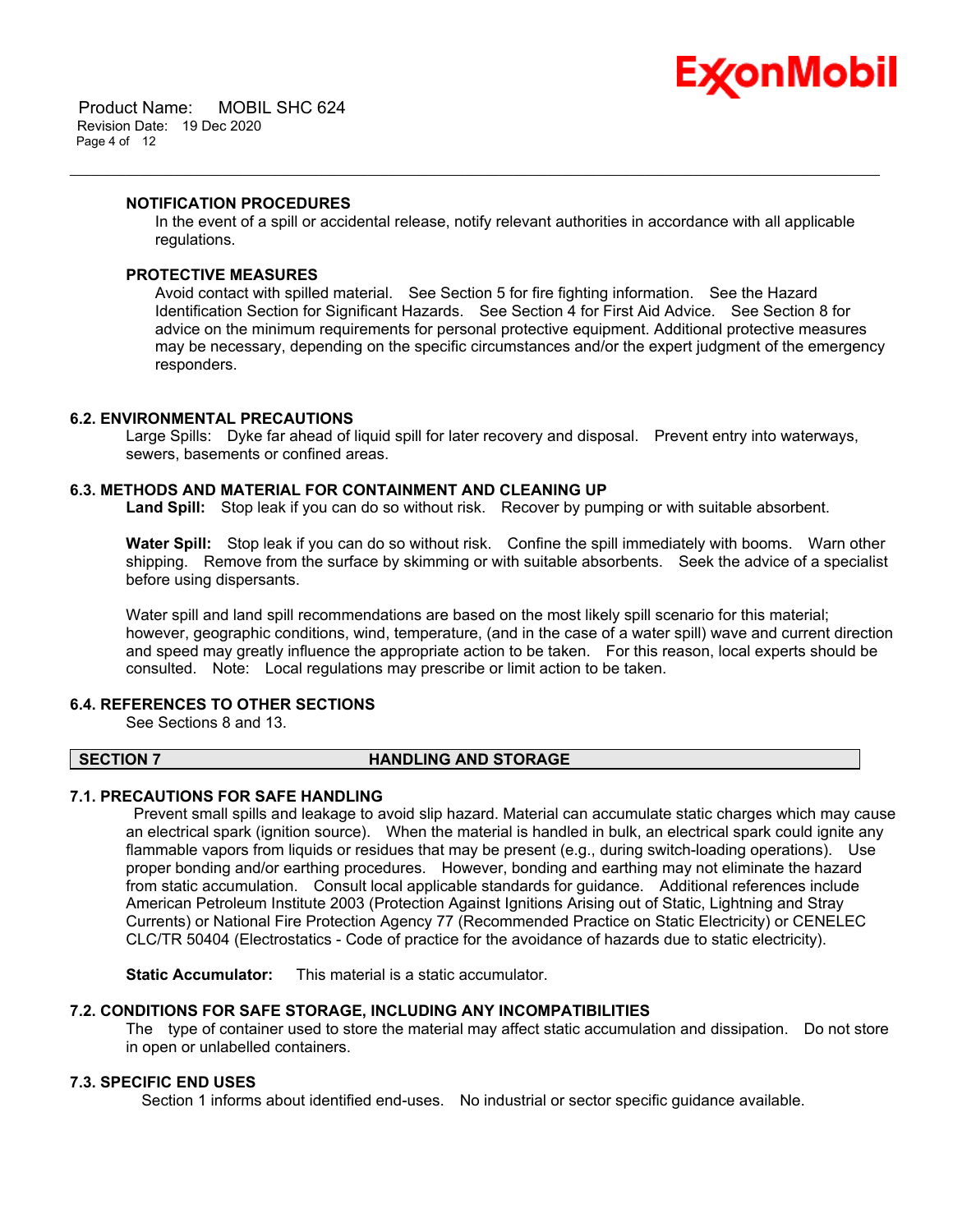

# **SECTION 8 EXPOSURE CONTROLS / PERSONAL PROTECTION**

\_\_\_\_\_\_\_\_\_\_\_\_\_\_\_\_\_\_\_\_\_\_\_\_\_\_\_\_\_\_\_\_\_\_\_\_\_\_\_\_\_\_\_\_\_\_\_\_\_\_\_\_\_\_\_\_\_\_\_\_\_\_\_\_\_\_\_\_\_\_\_\_\_\_\_\_\_\_\_\_\_\_\_\_\_\_\_\_\_\_\_\_\_\_\_\_\_\_\_\_\_\_\_\_\_\_\_\_\_\_\_\_\_\_\_\_\_

## **8.1. CONTROL PARAMETERS**

# **EXPOSURE LIMIT VALUES**

#### **Exposure limits/standards (Note: Exposure limits are not additive):**

| Substance Name                                | Form      | Limit/Standard |                  | <b>Note</b> | Source     |
|-----------------------------------------------|-----------|----------------|------------------|-------------|------------|
| Dec-1-ene, homopolymer,                       |           | TWA            | $5 \text{ mg/m}$ |             | ExxonMobil |
| hydrogenated Dec-1-ene, oligomers,   Aerosols |           |                |                  |             |            |
| l hydrogenated                                | (thoracic |                |                  |             |            |
|                                               | fraction) |                |                  |             |            |

**Exposure limits/standards for materials that can be formed when handling this product:** When mists/aerosols can occur the following is recommended:  $5 \text{ mg/m}^3$  - ACGIH TLV (inhalable fraction).

Note: Information about recommended monitoring procedures can be obtained from the relevant agency(ies)/institute(s):

# **8.2. EXPOSURE CONTROLS**

#### **ENGINEERING CONTROLS**

The level of protection and types of controls necessary will vary depending upon potential exposure conditions. Control measures to consider:

No special requirements under ordinary conditions of use and with adequate ventilation.

# **PERSONAL PROTECTION**

Personal protective equipment selections vary based on potential exposure conditions such as applications, handling practices, concentration and ventilation. Information on the selection of protective equipment for use with this material, as provided below, is based upon intended, normal usage.

**Respiratory Protection:** If engineering controls do not maintain airborne contaminant concentrations at a level which is adequate to protect worker health, an approved respirator may be appropriate. Respirator selection, use, and maintenance must be in accordance with regulatory requirements, if applicable. Types of respirators to be considered for this material include:

No special requirements under ordinary conditions of use and with adequate ventilation.

For high airborne concentrations, use an approved supplied-air respirator, operated in positive pressure mode. Supplied air respirators with an escape bottle may be appropriate when oxygen levels are inadequate, gas/vapour warning properties are poor, or if air purifying filter capacity/rating may be exceeded.

**Hand Protection:** Any specific glove information provided is based on published literature and glove manufacturer data. Glove suitability and breakthrough time will differ depending on the specific use conditions. Contact the glove manufacturer for specific advice on glove selection and breakthrough times for your use conditions. Inspect and replace worn or damaged gloves. The types of gloves to be considered for this material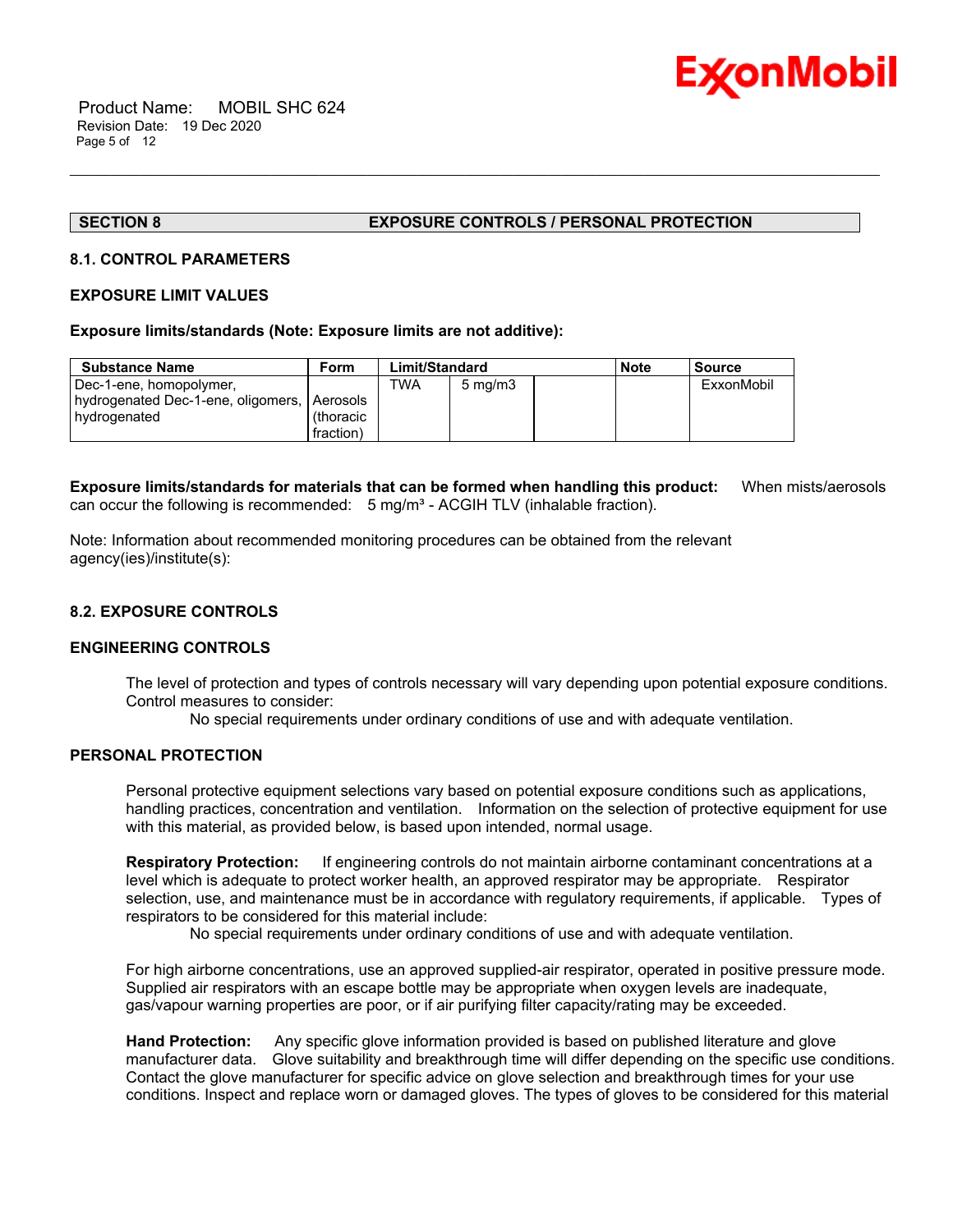

 Product Name: MOBIL SHC 624 Revision Date: 19 Dec 2020 Page 6 of 12

#### include:

No protection is ordinarily required under normal conditions of use.

**Eye Protection:** If contact is likely, safety glasses with side shields are recommended.

**Skin and Body Protection:** Any specific clothing information provided is based on published literature or manufacturer data. The types of clothing to be considered for this material include:

\_\_\_\_\_\_\_\_\_\_\_\_\_\_\_\_\_\_\_\_\_\_\_\_\_\_\_\_\_\_\_\_\_\_\_\_\_\_\_\_\_\_\_\_\_\_\_\_\_\_\_\_\_\_\_\_\_\_\_\_\_\_\_\_\_\_\_\_\_\_\_\_\_\_\_\_\_\_\_\_\_\_\_\_\_\_\_\_\_\_\_\_\_\_\_\_\_\_\_\_\_\_\_\_\_\_\_\_\_\_\_\_\_\_\_\_\_

 No skin protection is ordinarily required under normal conditions of use. In accordance with good industrial hygiene practices, precautions should be taken to avoid skin contact.

**Specific Hygiene Measures:** Always observe good personal hygiene measures, such as washing after handling the material and before eating, drinking, and/or smoking. Routinely wash work clothing and protective equipment to remove contaminants. Discard contaminated clothing and footwear that cannot be cleaned. Practice good housekeeping.

# **ENVIRONMENTAL CONTROLS**

 Comply with applicable environmental regulations limiting discharge to air, water and soil. Protect the environment by applying appropriate control measures to prevent or limit emissions.

#### **SECTION 9 PHYSICAL AND CHEMICAL PROPERTIES**

**Note: Physical and chemical properties are provided for safety, health and environmental considerations only and may not fully represent product specifications. Contact the Supplier for additional information.**

# **9.1. INFORMATION ON BASIC PHYSICAL AND CHEMICAL PROPERTIES**

**Physical State:** Liquid **Colour:** Orange **Odour:** Characteristic **Odour Threshold:** No data available **pH:** Not technically feasible **Melting Point:** Not technically feasible **Freezing Point:** No data available **Initial Boiling Point / and Boiling Range:** > 316°C (600°F) [Estimated] **Flash Point [Method]:** >210°C (410°F) [ASTM D-92] **Evaporation Rate (n-butyl acetate = 1):** No data available **Flammability (Solid, Gas):** Not technically feasible **Upper/Lower Flammable Limits (Approximate volume % in air):** UEL: 7.0 LEL: 0.9 [Estimated] **Vapour Pressure:** < 0.013 kPa (0.1 mm Hg) at 20 °C [Estimated] **Vapour Density (Air = 1):** > 2 at 101 kPa [Estimated] **Relative Density (at 15 °C):** 0.842 [ASTM D4052] **Solubility(ies): water** Negligible **Partition coefficient (n-Octanol/Water Partition Coefficient):** > 3.5 [Estimated] **Autoignition Temperature:** No data available **Decomposition Temperature:** No data available **Viscosity:** 32 cSt (32 mm2/sec) at 40ºC | 6 cSt (6 mm2/sec) at 100°C [ASTM D 445] **Explosive Properties:** None **Oxidizing Properties:** None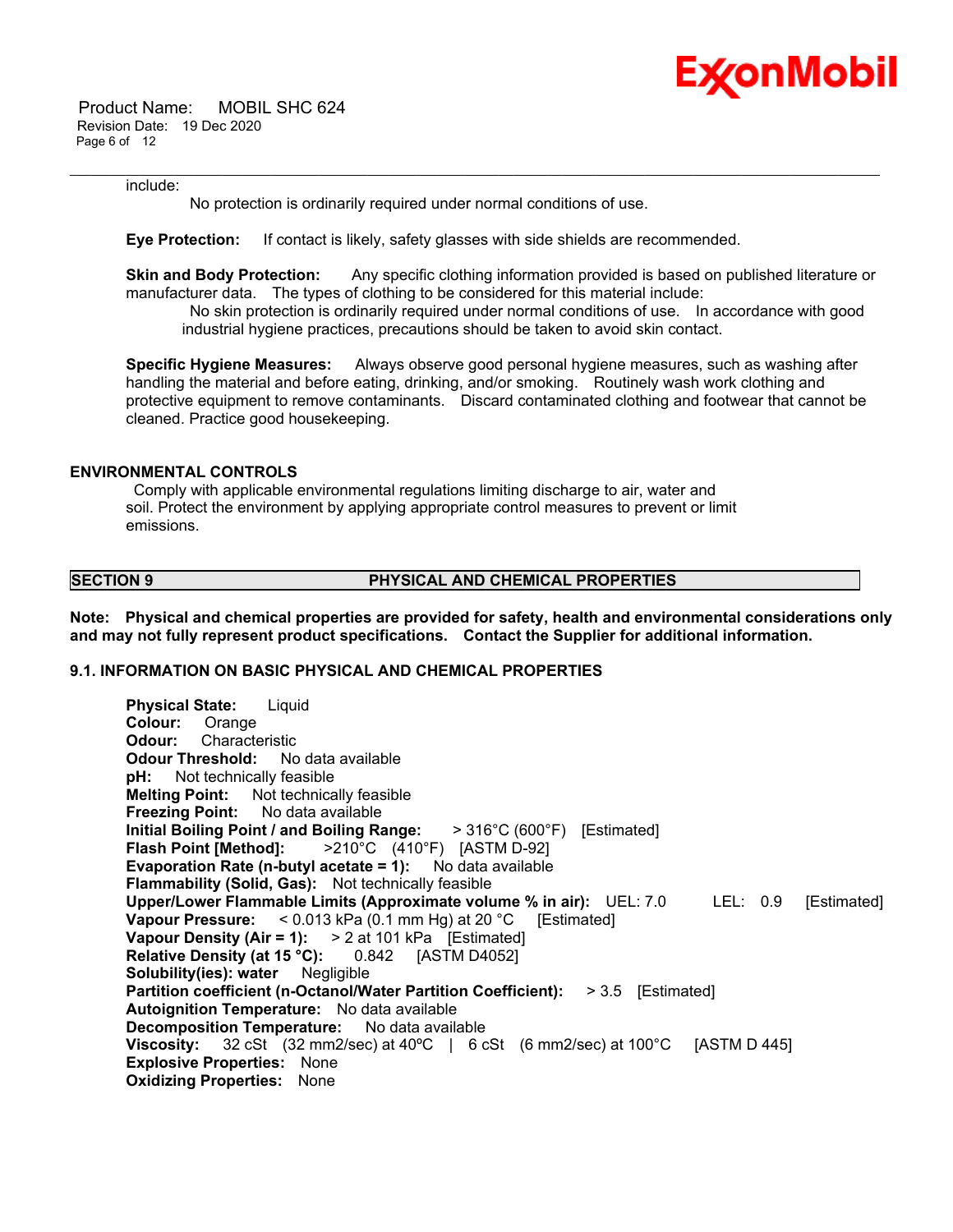

 Product Name: MOBIL SHC 624 Revision Date: 19 Dec 2020 Page 7 of 12

# **9.2. OTHER INFORMATION**

**Pour Point:** -48°C (-54°F) [ASTM D5950]

# **SECTION 10 STABILITY AND REACTIVITY**

\_\_\_\_\_\_\_\_\_\_\_\_\_\_\_\_\_\_\_\_\_\_\_\_\_\_\_\_\_\_\_\_\_\_\_\_\_\_\_\_\_\_\_\_\_\_\_\_\_\_\_\_\_\_\_\_\_\_\_\_\_\_\_\_\_\_\_\_\_\_\_\_\_\_\_\_\_\_\_\_\_\_\_\_\_\_\_\_\_\_\_\_\_\_\_\_\_\_\_\_\_\_\_\_\_\_\_\_\_\_\_\_\_\_\_\_\_

**10.1. REACTIVITY:** See sub-sections below.

**10.2. CHEMICAL STABILITY:** Material is stable under normal conditions.

**10.3. POSSIBILITY OF HAZARDOUS REACTIONS:** Hazardous polymerization will not occur.

**10.4. CONDITIONS TO AVOID:** Excessive heat. High energy sources of ignition.

**10.5. INCOMPATIBLE MATERIALS:** Strong oxidisers

**10.6. HAZARDOUS DECOMPOSITION PRODUCTS:** Material does not decompose at ambient temperatures.

# **SECTION 11 TOXICOLOGICAL INFORMATION**

# **11.1. INFORMATION ON TOXICOLOGICAL EFFECTS**

| <b>Hazard Class</b>                                               | <b>Conclusion / Remarks</b>                                                                        |
|-------------------------------------------------------------------|----------------------------------------------------------------------------------------------------|
| Inhalation                                                        |                                                                                                    |
| Acute Toxicity: No end point data for<br>lmaterial.               | Minimally Toxic. Based on assessment of the components.                                            |
| Irritation: No end point data for material.                       | Negligible hazard at ambient/normal handling temperatures.                                         |
| Ingestion                                                         |                                                                                                    |
| Acute Toxicity: No end point data for<br>material.                | Minimally Toxic. Based on assessment of the components.                                            |
| <b>Skin</b>                                                       |                                                                                                    |
| Acute Toxicity: No end point data for<br>material.                | Minimally Toxic. Based on assessment of the components.                                            |
| Skin Corrosion/Irritation: No end point data<br>for material.     | Negligible irritation to skin at ambient temperatures. Based on<br>assessment of the components.   |
| <b>Eye</b>                                                        |                                                                                                    |
| Serious Eye Damage/Irritation: No end point<br>data for material. | May cause mild, short-lasting discomfort to eyes. Based on<br>assessment of the components.        |
| <b>Sensitisation</b>                                              |                                                                                                    |
| Respiratory Sensitization: No end point data<br>for material.     | Not expected to be a respiratory sensitizer.                                                       |
| Skin Sensitization: No end point data for<br>lmaterial.           | Not expected to be a skin sensitizer. Based on assessment of the<br>components.                    |
| Aspiration: Data available.                                       | Not expected to be an aspiration hazard. Based on physico-<br>chemical properties of the material. |
| Germ Cell Mutagenicity: No end point data<br>lfor material.       | Not expected to be a germ cell mutagen. Based on assessment of<br>the components.                  |
| Carcinogenicity: No end point data for<br>material.               | Not expected to cause cancer. Based on assessment of the<br>components.                            |
| Reproductive Toxicity: No end point data<br>for material.         | Not expected to be a reproductive toxicant. Based on assessment<br>of the components.              |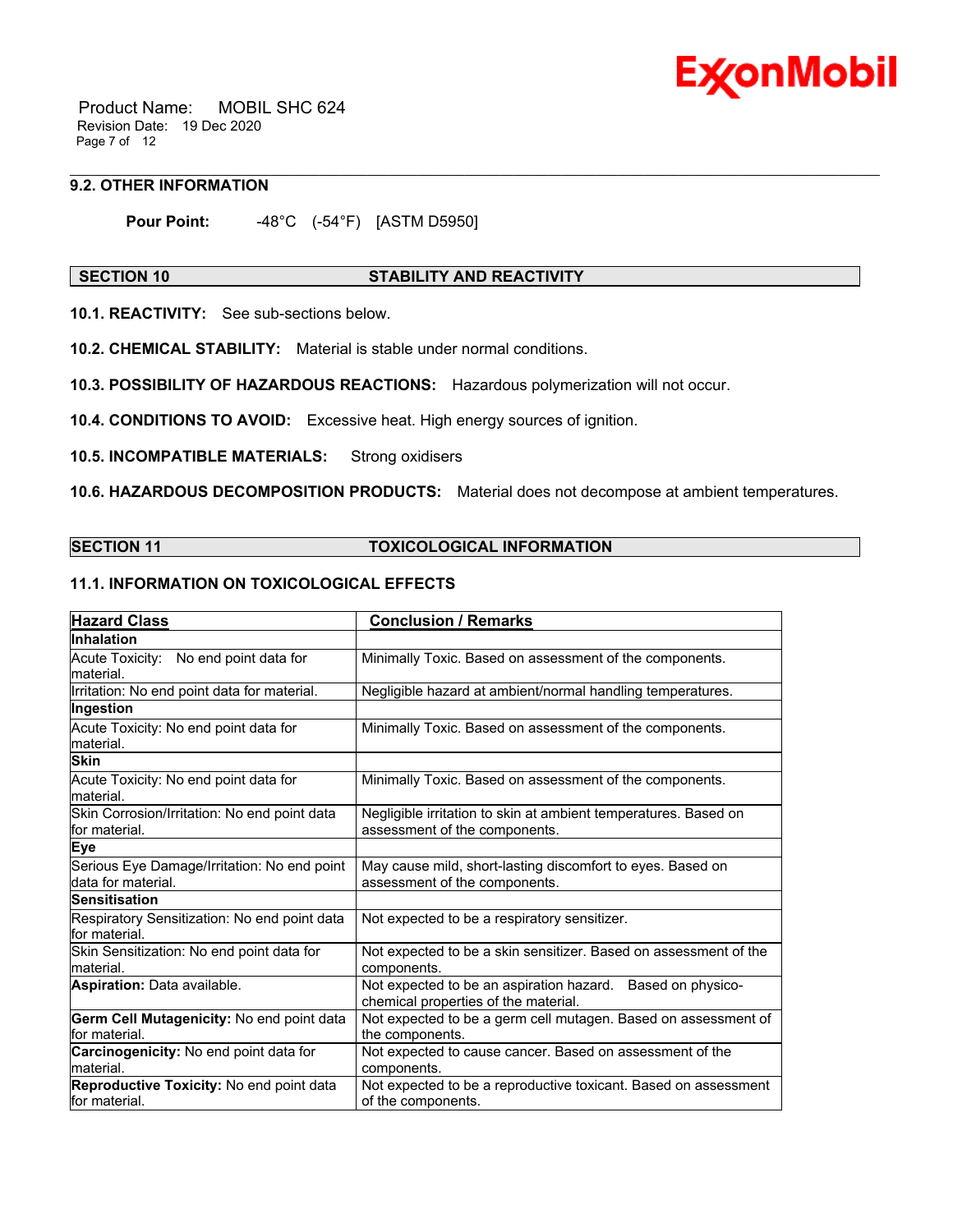

 Product Name: MOBIL SHC 624 Revision Date: 19 Dec 2020 Page 8 of 12

| Lactation: No end point data for material.            | Not expected to cause harm to breast-fed children.                                                                |
|-------------------------------------------------------|-------------------------------------------------------------------------------------------------------------------|
| Specific Target Organ Toxicity (STOT)                 |                                                                                                                   |
| Single Exposure: No end point data for<br>material.   | Not expected to cause organ damage from a single exposure.                                                        |
| Repeated Exposure: No end point data for<br>material. | Not expected to cause organ damage from prolonged or repeated<br>exposure. Based on assessment of the components. |

# **OTHER INFORMATION**

## **For the product itself:**

Repeated and/or prolonged exposure may cause irritation to the skin, eyes, or respiratory tract. **Contains:**

Synthetic base oils: Not expected to cause significant health effects under conditions of normal use, based on laboratory studies with the same or similar materials. Not mutagenic or genotoxic. Not sensitising in test animals and humans.

# **SECTION 12 ECOLOGICAL INFORMATION**

The information given is based on data for the material, components of the material, or for similar materials, through the application of bridging principals.

## **12.1. TOXICITY**

 Material -- Not expected to be harmful to aquatic organisms. Material -- Not expected to demonstrate chronic toxicity to aquatic organisms

# **12.2. PERSISTENCE AND DEGRADABILITY** Not determined.

# **12.3. BIOACCUMULATIVE POTENTIAL** Not determined.

#### **12.4. MOBILITY IN SOIL**

 Base oil component -- Low solubility and floats and is expected to migrate from water to the land. Expected to partition to sediment and wastewater solids.

# **12.5. PERSISTENCE, BIOACCUMULATION AND TOXICITY FOR SUBSTANCE(S)**

Material does not meet the Reach Annex XIII criteria for PBT or vPvB.

# **12.6. OTHER ADVERSE EFFECTS**

No adverse effects are expected.

# **ECOLOGICAL DATA**

#### **Ecotoxicity**

| Test                            | <b>Duration</b> | <b>Organism Type</b>   | <b>Test Results</b>                        |
|---------------------------------|-----------------|------------------------|--------------------------------------------|
| <b>Aquatic - Acute Toxicity</b> | $96$ hour(s)    | Oncorhynchus<br>mvkiss | LL50 1003 mg/l: data for similar materials |
| Aquatic - Chronic Toxicity      | $21$ dav(s)     | Daphnia magna          | NOELR 1 mg/l: data for similar materials   |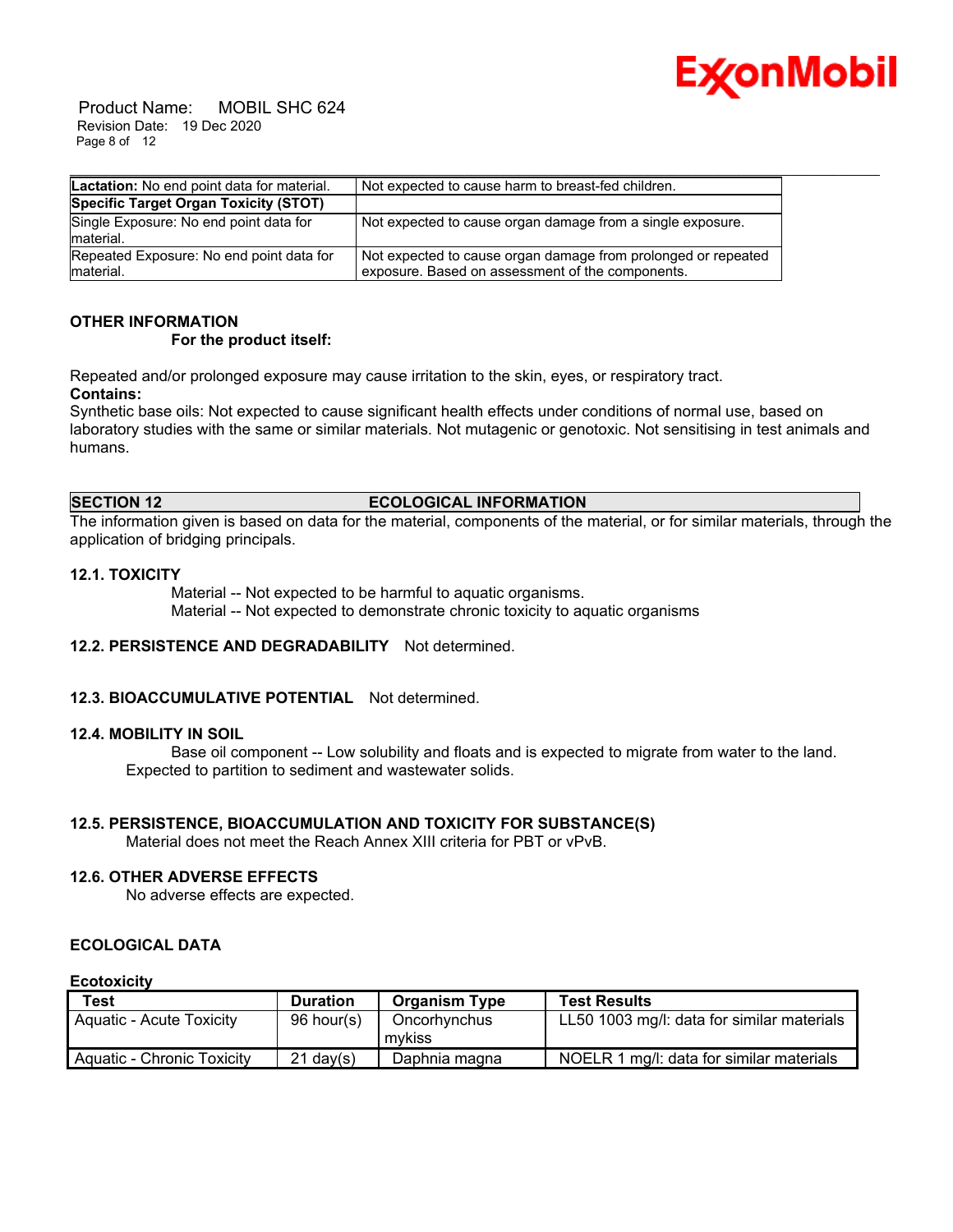

 Product Name: MOBIL SHC 624 Revision Date: 19 Dec 2020 Page 9 of 12

#### \_\_\_\_\_\_\_\_\_\_\_\_\_\_\_\_\_\_\_\_\_\_\_\_\_\_\_\_\_\_\_\_\_\_\_\_\_\_\_\_\_\_\_\_\_\_\_\_\_\_\_\_\_\_\_\_\_\_\_\_\_\_\_\_\_\_\_\_\_\_\_\_\_\_\_\_\_\_\_\_\_\_\_\_\_\_\_\_\_\_\_\_\_\_\_\_\_\_\_\_\_\_\_\_\_\_\_\_\_\_\_\_\_\_\_\_\_ **SECTION 13 DISPOSAL CONSIDERATIONS**

Disposal recommendations based on material as supplied. Disposal must be in accordance with current applicable laws and regulations, and material characteristics at time of disposal.

## **13.1. WASTE TREATMENT METHODS**

 Product is suitable for burning in an enclosed controlled burner for fuel value or disposal by supervised incineration at very high temperatures to prevent formation of undesirable combustion products. Protect the environment. Dispose of used oil at designated sites. Minimize skin contact. Do not mix used oils with solvents, brake fluids or coolants.

#### **European Waste Code:** 13 02 06\*

NOTE: These codes are assigned based upon the most common uses for this material and may not reflect contaminants resulting from actual use. Waste producers need to assess the actual process used when generating the waste and its contaminants in order to assign the proper waste disposal code(s).

This material is considered as hazardous waste pursuant to Directive 91/689/EEC on hazardous waste, and subject to the provisions of that Directive unless Article 1(5) of that Directive applies.

**Empty Container Warning** Empty Container Warning (where applicable): Empty containers may contain residue and can be dangerous. Do not attempt to refill or clean containers without proper instructions. Empty drums should be completely drained and safely stored until appropriately reconditioned or disposed. Empty containers should be taken for recycling, recovery, or disposal through suitably qualified or licensed contractor and in accordance with governmental regulations. DO NOT PRESSURISE, CUT, WELD, BRAZE, SOLDER, DRILL, GRIND, OR EXPOSE SUCH CONTAINERS TO HEAT, FLAME, SPARKS, STATIC ELECTRICITY, OR OTHER SOURCES OF IGNITION. THEY MAY EXPLODE AND CAUSE INJURY OR DEATH.

#### **SECTION 14 TRANSPORT INFORMATION**

**LAND (ADR/RID): 14.1-14.6** Not Regulated for Land Transport

**INLAND WATERWAYS (ADN): 14.1-14.6** Not Regulated for Inland Waterways Transport

**SEA (IMDG): 14.1-14.6** Not Regulated for Sea Transport according to IMDG-Code

#### **SEA (MARPOL 73/78 Convention - Annex II):**

- **14.7. Transport in bulk according to Annex II of MARPOL 73/78 and the IBC Code** Not classified according to Annex II
- **AIR (IATA): 14.1-14.6** Not Regulated for Air Transport

#### **SECTION 15 REGULATORY INFORMATION**

**REGULATORY STATUS AND APPLICABLE LAWS AND REGULATIONS**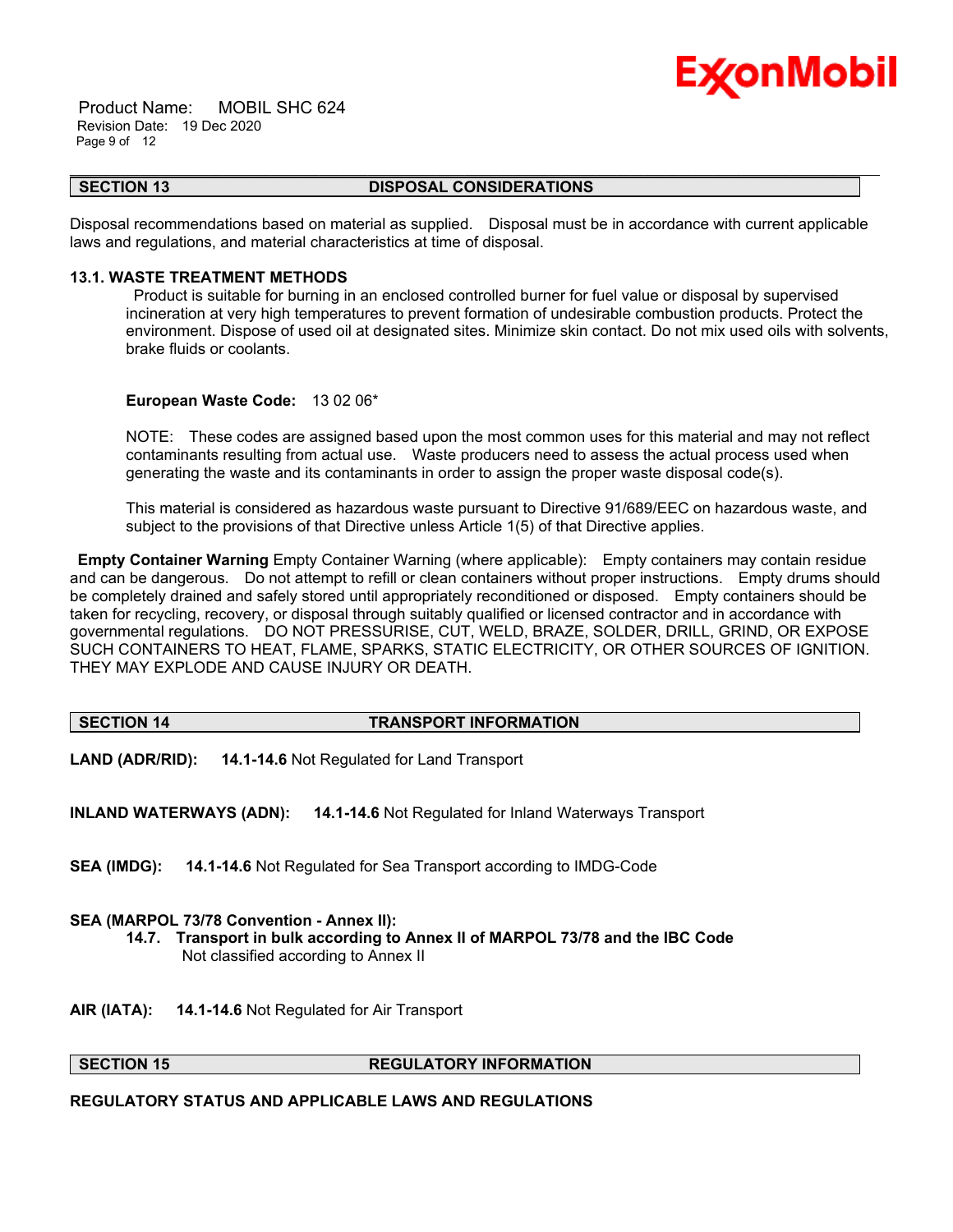

# **Listed or exempt from listing/notification on the following chemical inventories (May contain substance(s) subject to notification to the EPA Active TSCA inventory prior to import to USA):** AIIC, DSL, IECSC, ISHL, KECI, PICCS, TCSI, TSCA

\_\_\_\_\_\_\_\_\_\_\_\_\_\_\_\_\_\_\_\_\_\_\_\_\_\_\_\_\_\_\_\_\_\_\_\_\_\_\_\_\_\_\_\_\_\_\_\_\_\_\_\_\_\_\_\_\_\_\_\_\_\_\_\_\_\_\_\_\_\_\_\_\_\_\_\_\_\_\_\_\_\_\_\_\_\_\_\_\_\_\_\_\_\_\_\_\_\_\_\_\_\_\_\_\_\_\_\_\_\_\_\_\_\_\_\_\_

 **Special Cases:**

| ------  |                       |
|---------|-----------------------|
| - Ir    |                       |
|         | aws                   |
| $FNC^c$ | Apply                 |
| w       | .                     |
| --      | <b><i>LIGHONS</i></b> |

# **15.1. SAFETY, HEALTH AND ENVIRONMENTAL REGULATIONS/LEGISLATION SPECIFIC FOR THE SUBSTANCE OR MIXTURE**

# **Applicable EU Directives and Regulations:**

 1907/2006 [... on the Registration, Evaluation, Authorisation and Restriction of Chemicals ... and amendments thereto]

 1272/2008 [on classification, labelling and packaging of substances and mixtures.. and amendments thereto]

# **REACH Restrictions on the manufacturing, placing on the market and use of certain dangerous substances, mixtures and articles (Annex XVII):**

The following entries of Annex XVII may be considered for this product: None

# **15.2. CHEMICAL SAFETY ASSESSMENT**

**REACH Information:** A Chemical Safety Assessment has been carried out for one or more substances present in the material.

# **SECTION 16 OTHER INFORMATION**

**REFERENCES:** Sources of information used in preparing this SDS included one or more of the following: results from in house or supplier toxicology studies, CONCAWE Product Dossiers, publications from other trade associations, such as the EU Hydrocarbon Solvents REACH Consortium, U.S. HPV Program Robust Summaries, the EU IUCLID Data Base, U.S. NTP publications, and other sources, as appropriate.

# **List of abbreviations and acronyms that could be (but not necessarily are) used in this safety data sheet:**

| Acronym       | <b>Full text</b>                                                                              |
|---------------|-----------------------------------------------------------------------------------------------|
| N/A           | Not applicable                                                                                |
| N/D           | Not determined                                                                                |
| NE.           | Not established                                                                               |
| <b>VOC</b>    | Volatile Organic Compound                                                                     |
| AIIC          | Australian Inventory of Industrial Chemicals                                                  |
| AIHA WEEL     | American Industrial Hygiene Association Workplace Environmental Exposure Limits               |
| ASTM          | ASTM International, originally known as the American Society for Testing and Materials (ASTM) |
| DSL.          | Domestic Substance List (Canada)                                                              |
| <b>EINECS</b> | European Inventory of Existing Commercial Substances                                          |
| <b>ELINCS</b> | European List of Notified Chemical Substances                                                 |
| <b>ENCS</b>   | Existing and new Chemical Substances (Japanese inventory)                                     |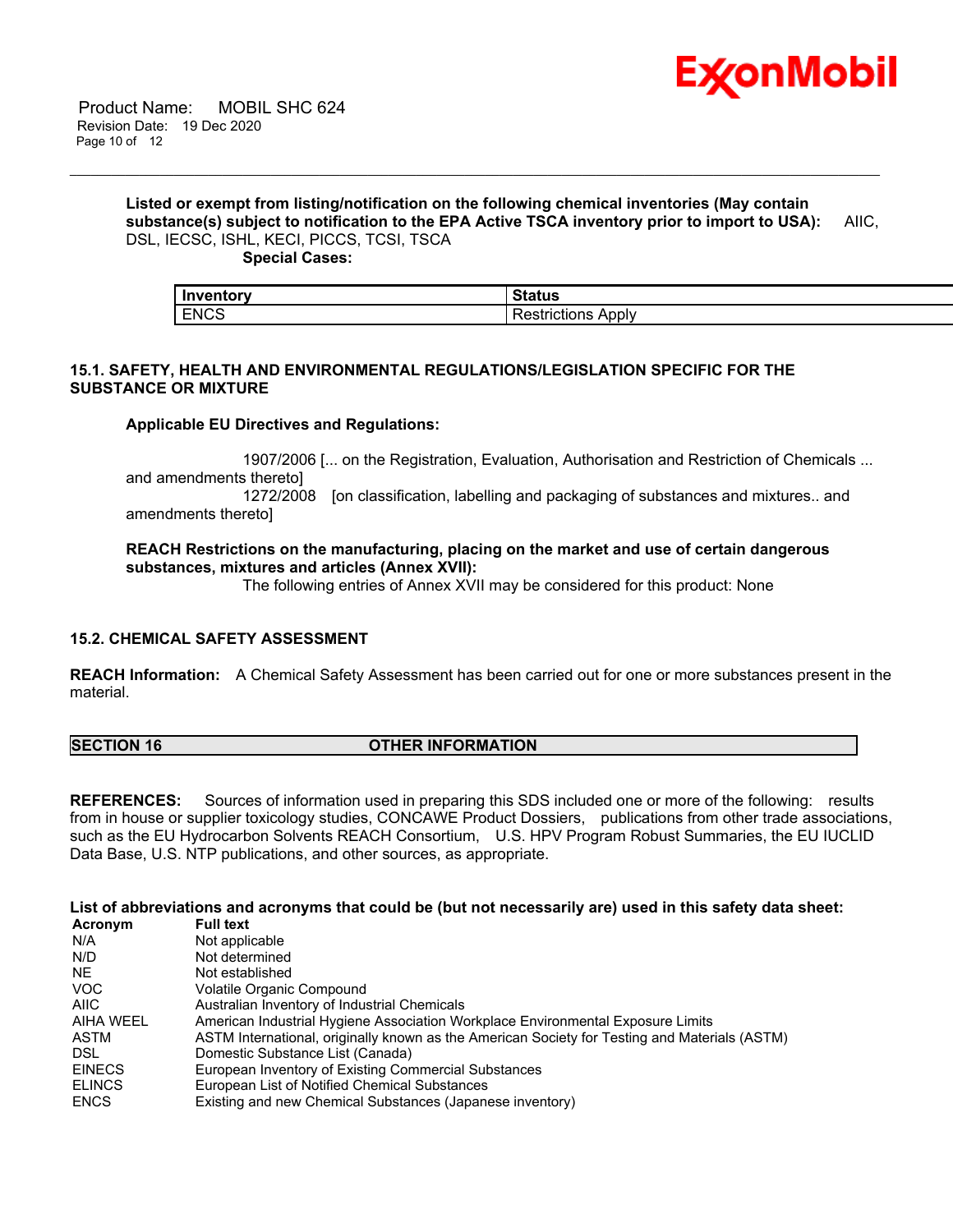

 Product Name: MOBIL SHC 624 Revision Date: 19 Dec 2020 Page 11 of 12

| <b>IECSC</b>          | Inventory of Existing Chemical Substances in China                                               |
|-----------------------|--------------------------------------------------------------------------------------------------|
| KECI                  | Korean Existing Chemicals Inventory                                                              |
| <b>NDSL</b>           | Non-Domestic Substances List (Canada)                                                            |
| <b>NZIOC</b>          | New Zealand Inventory of Chemicals                                                               |
| <b>PICCS</b>          | Philippine Inventory of Chemicals and Chemical Substances                                        |
| <b>TLV</b>            | Threshold Limit Value (American Conference of Governmental Industrial Hygienists)                |
| <b>TSCA</b>           | Toxic Substances Control Act (U.S. inventory)                                                    |
| <b>UVCB</b>           | Substances of Unknown or Variable composition, Complex reaction products or Biological materials |
| LC.                   | Lethal Concentration                                                                             |
| LD.<br>Lethal Dose    |                                                                                                  |
| LL.<br>Lethal Loading |                                                                                                  |
| EC                    | <b>Effective Concentration</b>                                                                   |
| EL                    | <b>Effective Loading</b>                                                                         |
| <b>NOEC</b>           | No Observable Effect Concentration                                                               |
| <b>NOELR</b>          | No Observable Effect Loading Rate                                                                |

# **KEY TO THE H-CODES CONTAINED IN SECTION 3 OF THIS DOCUMENT (for information only):**

Asp. Tox. 1 H304: May be fatal if swallowed and enters airways; Aspiration, Cat 1 Aquatic Acute 1 H400: Very toxic to aquatic life; Acute Env Tox, Cat 1 Aquatic Chronic 3 H412: Harmful to aquatic life with long lasting effects; Chronic Env Tox, Cat 3

# **THIS SAFETY DATA SHEET CONTAINS THE FOLLOWING REVISIONS:**

Composition: Component Table for REACH information was modified.

Composition: Concentration Footnote information was deleted.

GHS CLP Supplemental Statements information was added.

GHS Target Organ Phrase information was deleted.

Section 09: Flammable Limits - LEL information was modified.

Section 09: Flammable Limits - UEL information was modified.

Section 12: PBT/vPvB information was modified.

Section 15: National Chemical Inventory Listing information was modified.

Section 15: REACH Annex XVII data information was added.

The information and recommendations contained herein are, to the best of ExxonMobil's knowledge and belief, accurate and reliable as of the date issued. You can contact ExxonMobil to insure that this document is the most current available from ExxonMobil. The information and recommendations are offered for the user's consideration and examination. It is the user's responsibility to satisfy itself that the product is suitable for the intended use. If buyer repackages this product, it is the user's responsibility to insure proper health, safety and other necessary information is included with and/or on the container. Appropriate warnings and safe-handling procedures should be provided to handlers and users. Alteration of this document is strictly prohibited. Except to the extent required by law, republication or retransmission of this document, in whole or in part, is not permitted. The term, "ExxonMobil" is used for convenience, and may include any one or more of ExxonMobil Chemical Company, Exxon Mobil Corporation, or any affiliates in which they directly or indirectly hold any interest.

-----------------------------------------------------------------------------------------------------------------------------------------------------

-----------------------------------------------------------------------------------------------------------------------------------------------------

Internal Use Only MHC: 0B, 0B, 0, 0, 0, 0 **PPEC: A** 

DGN: 2007952XRU (547905)